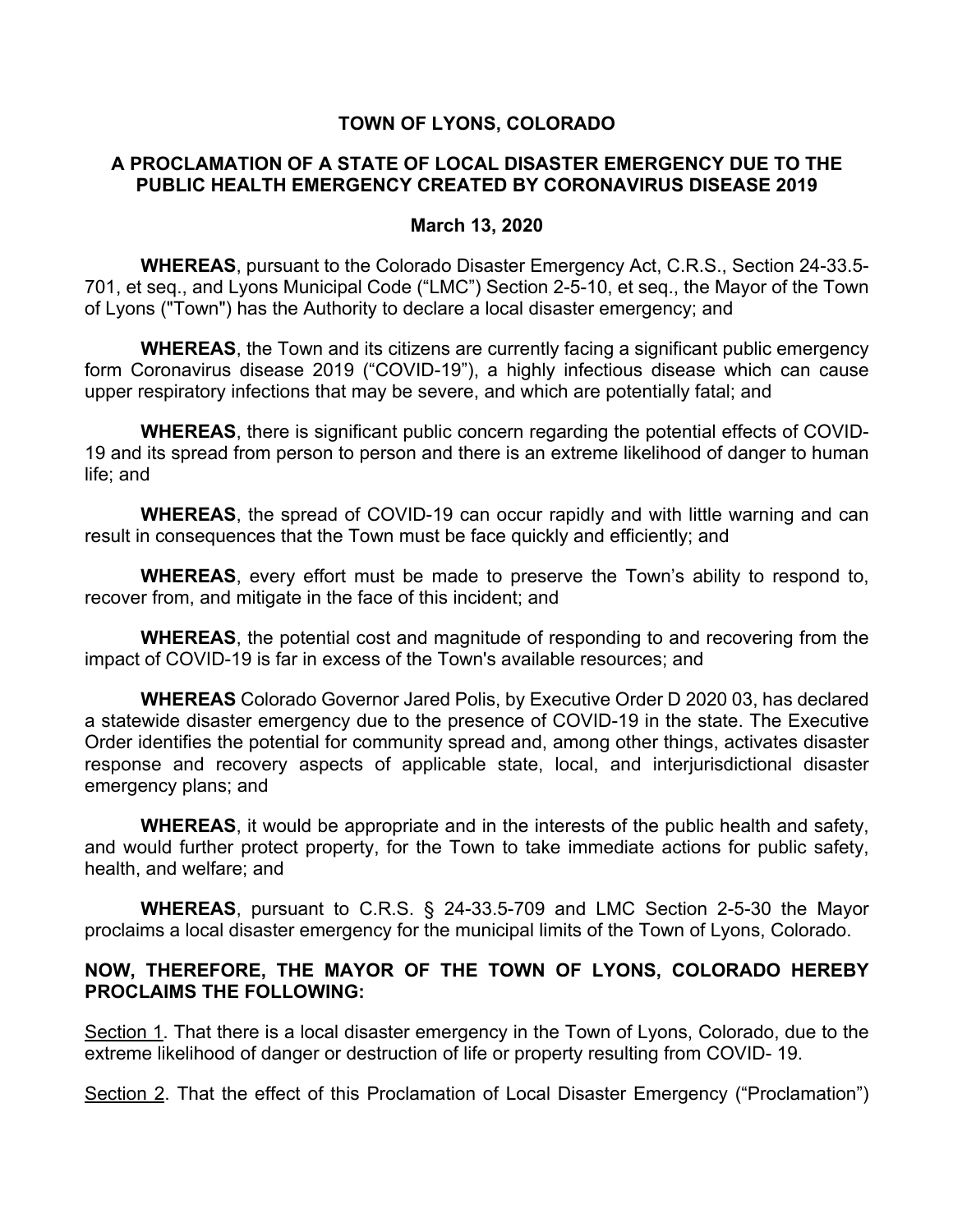shall be to activate the response and recovery aspects of any and all applicable local and interjurisdictional disaster emergency plans and to seek and authorize the furnishing of aid and assistance under such plans.

Section 3. Effectively immediately. All municipal facilities are closed to the public including:

- 1) The Town of Lyons Town Hall
- 2) The Town of Lyons Public Works Building
- 3) The Town of Lyons Visitor Center
- 4) All Town-operated public restrooms.

The Town will continue to provide all essential and non-essential services. Non-essential services shall be conducted by telephone, electronically, or by other means of communication. Upon notice to the public, non-essential services may be suspended by the Town.

Section 4. Public parks shall remain open. Groups of ten (10) or more shall not be permitted in public parks and patrons are encouraged to maintain separation of at least six (6) feet.

Section 5. Meetings of the Lyons Board of Trustees ("BOT"), the Lyons Planning and Community Development Commission ("PCDC"), and the Lyons Board of Adjustments ("BOA") shall be conducted by telephone, electronically, or by other means of communication. The Town Administrator shall take reasonable and practical measures to ensure that:

- 1) Each such meeting is open to the public at all times;
- 2) Each such meeting provides citizens a reasonable opportunity to be heard;
- 3) A reliable and public record is made and kept of each Trustee or Commissioner's vote cast at any at any such meeting.

In the case of an emergency requiring immediate action of the BOT to protect public health, safety or welfare, the BOT may convene an emergency meeting without any advance public notice or with such limited advance public notice as the Mayor or other presiding officer finds feasible in the circumstances. At such emergency meeting, the BOT may take any action within its authority that is necessary for the immediate protection of public health, safety or welfare; provided however, that any action taken at the emergency meeting shall be effective only until the next meeting that complies with the advance notice requirements of the Colorado Open Meetings Law. At that next meeting, the BOT may ratify any action taken at the emergency meeting, if the action is not ratified it shall be deemed rescinded.

Section 6. All other public meetings of the Town of Lyons are indefinitely postponed, including all meeting of Lyons Boards and Commissions which are not the BOT, PCDC, and the BOA.

Section 7. That Town of Lyons residents, businesses and visitors are encouraged to remain informed, follow the U.S. Center for Disease Control guidance for mitigation strategies for